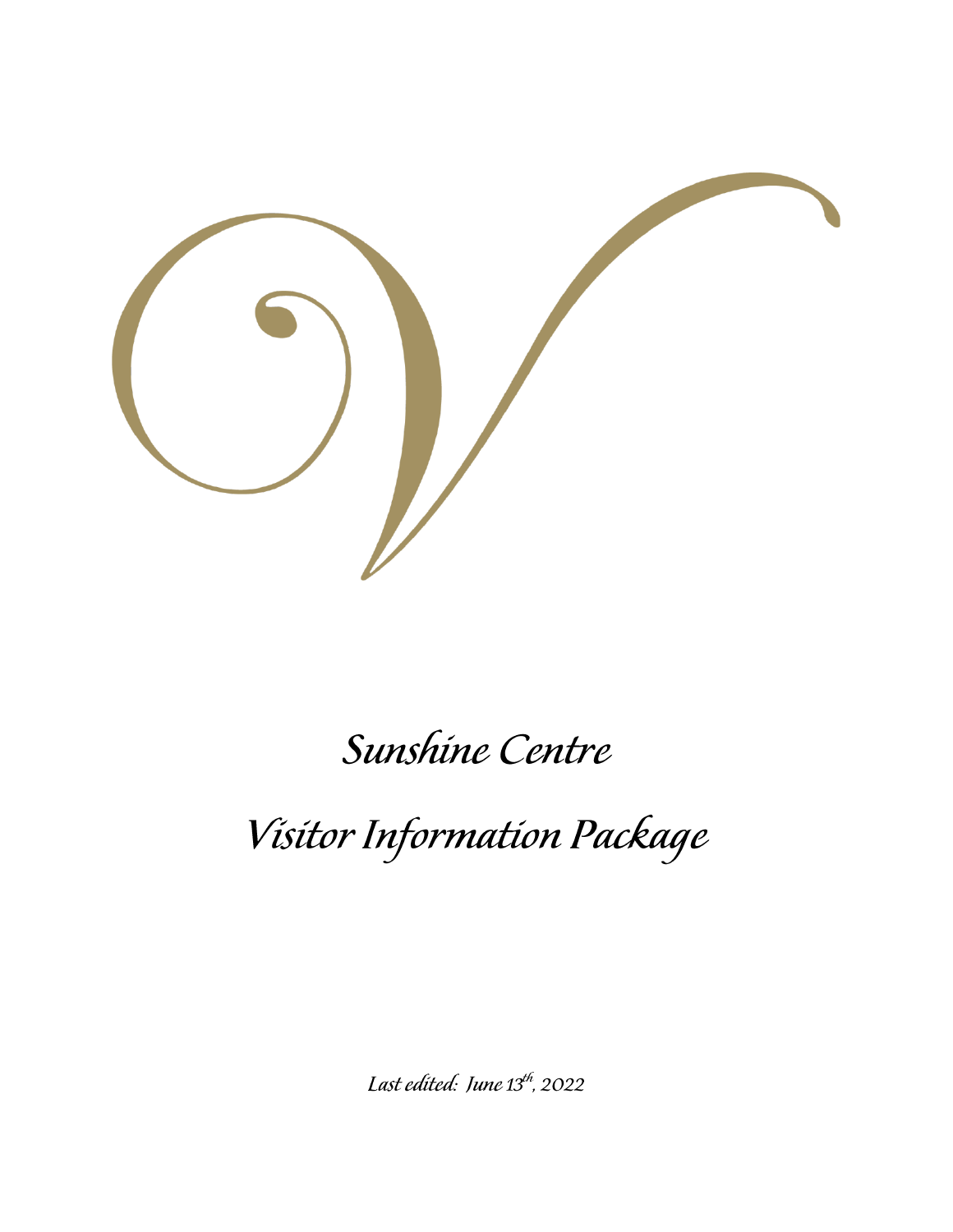## Table of Contents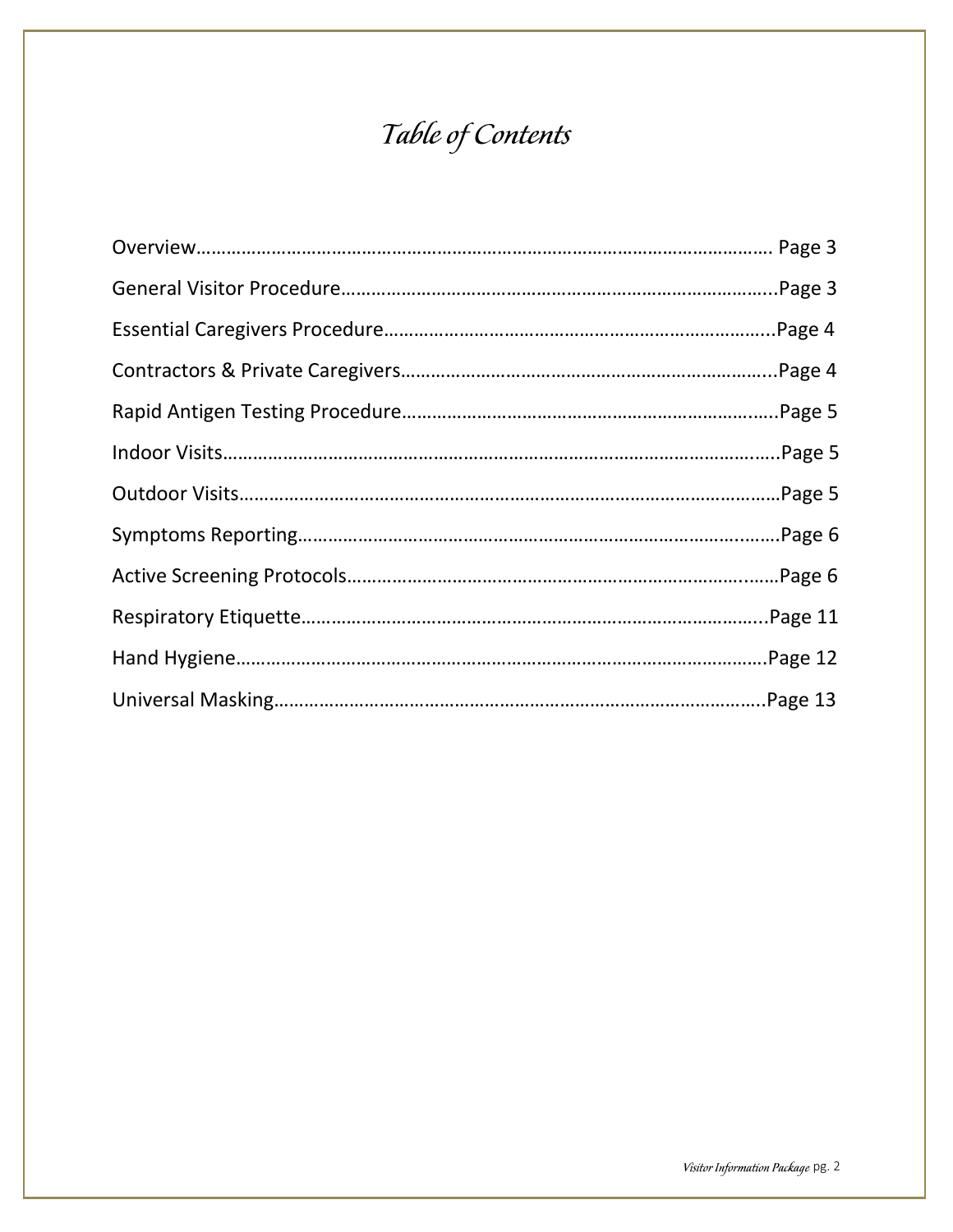#### Overview

Our visitor procedure is based on the principles of safety, emotional well-being, equitable access, and flexibility. It is with compassion that we recognize the need for residents' connection with loved ones, and it is through in-person visits that this can best be achieved.

This package is guided by the Ministry of Health [COVID-19 Guidance: Personal](https://can01.safelinks.protection.outlook.com/?url=https%3A%2F%2Forcaretirement.us2.list-manage.com%2Ftrack%2Fclick%3Fu%3D0f7b468f27a8cf1a453f09536%26id%3D9665fa69dc%26e%3D6c99157889&data=05%7C01%7Czgarcia%40luthervillage.org%7C44e53b705cf54ae88a3008da4d3f30ef%7C96797aa196d94f7382ec292b3db2fc0c%7C0%7C0%7C637907231033148755%7CUnknown%7CTWFpbGZsb3d8eyJWIjoiMC4wLjAwMDAiLCJQIjoiV2luMzIiLCJBTiI6Ik1haWwiLCJXVCI6Mn0%3D%7C3000%7C%7C%7C&sdata=VWrQ4EappSTVgpJdr1DDssjAqxUReTGwoc4s0O8y0lI%3D&reserved=0)  [Protective Equipment \(PPE\) for Health Care Workers and Health Care Entities](https://can01.safelinks.protection.outlook.com/?url=https%3A%2F%2Forcaretirement.us2.list-manage.com%2Ftrack%2Fclick%3Fu%3D0f7b468f27a8cf1a453f09536%26id%3D9665fa69dc%26e%3D6c99157889&data=05%7C01%7Czgarcia%40luthervillage.org%7C44e53b705cf54ae88a3008da4d3f30ef%7C96797aa196d94f7382ec292b3db2fc0c%7C0%7C0%7C637907231033148755%7CUnknown%7CTWFpbGZsb3d8eyJWIjoiMC4wLjAwMDAiLCJQIjoiV2luMzIiLCJBTiI6Ik1haWwiLCJXVCI6Mn0%3D%7C3000%7C%7C%7C&sdata=VWrQ4EappSTVgpJdr1DDssjAqxUReTGwoc4s0O8y0lI%3D&reserved=0) , [COVID-19 Guidance: Long-Term Care Homes and Retirement Homes for Public](https://can01.safelinks.protection.outlook.com/?url=https%3A%2F%2Forcaretirement.us2.list-manage.com%2Ftrack%2Fclick%3Fu%3D0f7b468f27a8cf1a453f09536%26id%3De643bec430%26e%3D6c99157889&data=05%7C01%7Czgarcia%40luthervillage.org%7C44e53b705cf54ae88a3008da4d3f30ef%7C96797aa196d94f7382ec292b3db2fc0c%7C0%7C0%7C637907231033304956%7CUnknown%7CTWFpbGZsb3d8eyJWIjoiMC4wLjAwMDAiLCJQIjoiV2luMzIiLCJBTiI6Ik1haWwiLCJXVCI6Mn0%3D%7C3000%7C%7C%7C&sdata=9i%2FuiszLz%2FBYhIfngbz%2BhS7qKnXHl3gVjxRaX7bAwhU%3D&reserved=0)  [Health Units](https://can01.safelinks.protection.outlook.com/?url=https%3A%2F%2Forcaretirement.us2.list-manage.com%2Ftrack%2Fclick%3Fu%3D0f7b468f27a8cf1a453f09536%26id%3De643bec430%26e%3D6c99157889&data=05%7C01%7Czgarcia%40luthervillage.org%7C44e53b705cf54ae88a3008da4d3f30ef%7C96797aa196d94f7382ec292b3db2fc0c%7C0%7C0%7C637907231033304956%7CUnknown%7CTWFpbGZsb3d8eyJWIjoiMC4wLjAwMDAiLCJQIjoiV2luMzIiLCJBTiI6Ik1haWwiLCJXVCI6Mn0%3D%7C3000%7C%7C%7C&sdata=9i%2FuiszLz%2FBYhIfngbz%2BhS7qKnXHl3gVjxRaX7bAwhU%3D&reserved=0) and the Minister of Long-Term Directive [Minister of Long-Term Care](https://can01.safelinks.protection.outlook.com/?url=https%3A%2F%2Forcaretirement.us2.list-manage.com%2Ftrack%2Fclick%3Fu%3D0f7b468f27a8cf1a453f09536%26id%3Def55a37857%26e%3D6c99157889&data=05%7C01%7Czgarcia%40luthervillage.org%7C44e53b705cf54ae88a3008da4d3f30ef%7C96797aa196d94f7382ec292b3db2fc0c%7C0%7C0%7C637907231033148755%7CUnknown%7CTWFpbGZsb3d8eyJWIjoiMC4wLjAwMDAiLCJQIjoiV2luMzIiLCJBTiI6Ik1haWwiLCJXVCI6Mn0%3D%7C3000%7C%7C%7C&sdata=EFyN9dZJwLglURXLUG65RUX9GhJUvfqX%2FaC5PfMnGLA%3D&reserved=0)  [Directive: COVID-19 response measures for long term care homes](https://can01.safelinks.protection.outlook.com/?url=https%3A%2F%2Forcaretirement.us2.list-manage.com%2Ftrack%2Fclick%3Fu%3D0f7b468f27a8cf1a453f09536%26id%3Def55a37857%26e%3D6c99157889&data=05%7C01%7Czgarcia%40luthervillage.org%7C44e53b705cf54ae88a3008da4d3f30ef%7C96797aa196d94f7382ec292b3db2fc0c%7C0%7C0%7C637907231033148755%7CUnknown%7CTWFpbGZsb3d8eyJWIjoiMC4wLjAwMDAiLCJQIjoiV2luMzIiLCJBTiI6Ik1haWwiLCJXVCI6Mn0%3D%7C3000%7C%7C%7C&sdata=EFyN9dZJwLglURXLUG65RUX9GhJUvfqX%2FaC5PfMnGLA%3D&reserved=0),

As the pandemic continues to evolve, our visitor practice will be reassessed to allow for increased or decreased restrictions as necessary, as circumstances change in the community, within the home and with new directives.

Any non-adherence to the protocols set out in the visitor package will be the basis for discontinuation of visits.

Questions about the Visitor Information Package may be directed to Zulma Garcia, Customer Service Manager at [zgarcia@luthervillage.org.](mailto:zgarcia@luthervillage.org)

If you wish to escalate a concern that we were unable to resolve, please contact the Retirement Homes Regulatory Authority at *info@rhra.ca* or by calling 1-855-275-7472.

#### **General Visitor Procedure**

- $\circ$  A general visitor is a person who is not an essential caregiver and visits for social reasons or to provide non-essential services. This also includes prospective residents and their families touring the Sunshine Centre.
- o General visitors are permitted providing the resident they are visiting is not in isolation, and the Sunshine Centre is not in an outbreak.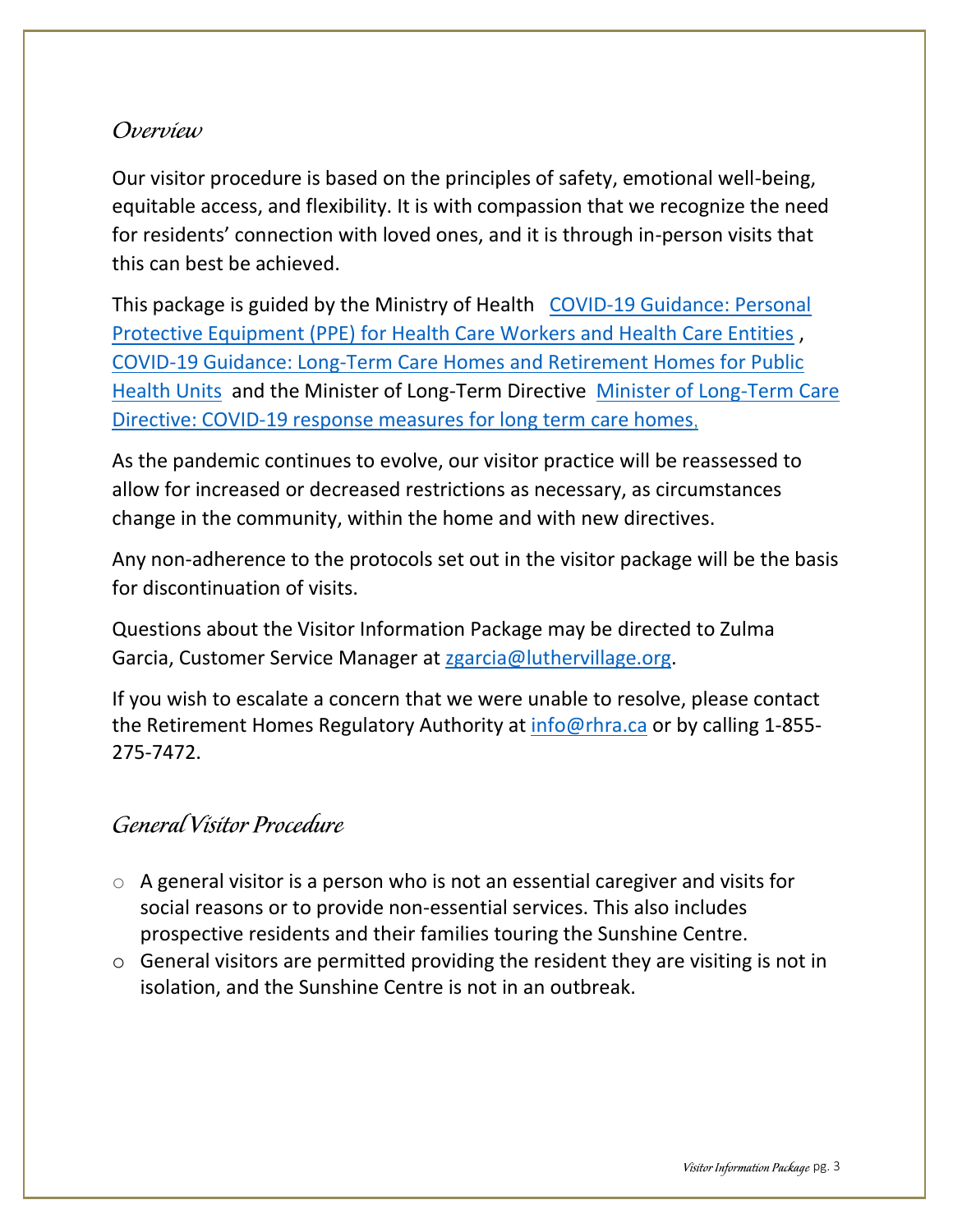### **Essential Caregivers**

- o Essential caregivers are those who provide care and or companionship to a resident. This includes supporting feeding, mobility, personal hygiene, cognitive stimulation, communication, meaningful connection, relational continuity, and assistance in decision-making.
- o Essential caregivers include family members who provide care, a privately hired caregiver, paid companions, and publicly funded care providers (i.e., HCCSS, formerly LHIN, Home Instead, Home Care Assistance, Paramed, Warm Embrace).
- o Residents (or POA of Care) are to designate a maximum of 2 essential caregivers (exception only for palliative residents).
- o All essential caregivers must be registered with us. If you are unsure of your essential caregiver status, please contact RPN Supervisor, Janet Faber [JFaber@luthervillage.org.](mailto:JFaber@luthervillage.org)
- o Essential visitors who are in contact with a resident who is suspect of or COVID-positive must wear appropriate PPE in accordance with Directive #5 and Directive #1. This includes contact and droplet precautions (gloves, face shield or goggles, gown, and a well-fitted surgical/procedure mask).

#### Contractors & Private Caregivers & Other Support Workers

- o All external care providers and contractors must always wear their name badges.
- o Private caregivers and external care providers must complete rapid antigen tests prior to each visit. See the Rapid Antigen Testing Procedure for details.
- o Contractors are treated as general visitors.

## Rapid Testing Procedure

- o Rapid antigen tests will be provided upon entry where required.
- o Self-testing will be done in the Little Hall. Results take 15 minutes to obtain.
- o Proof of a negative result will be required at the Front Desk prior to entry. This can be done by showing the result to the front desk.
- o Used tests will be disposed of at the Front Desk in a sharps container.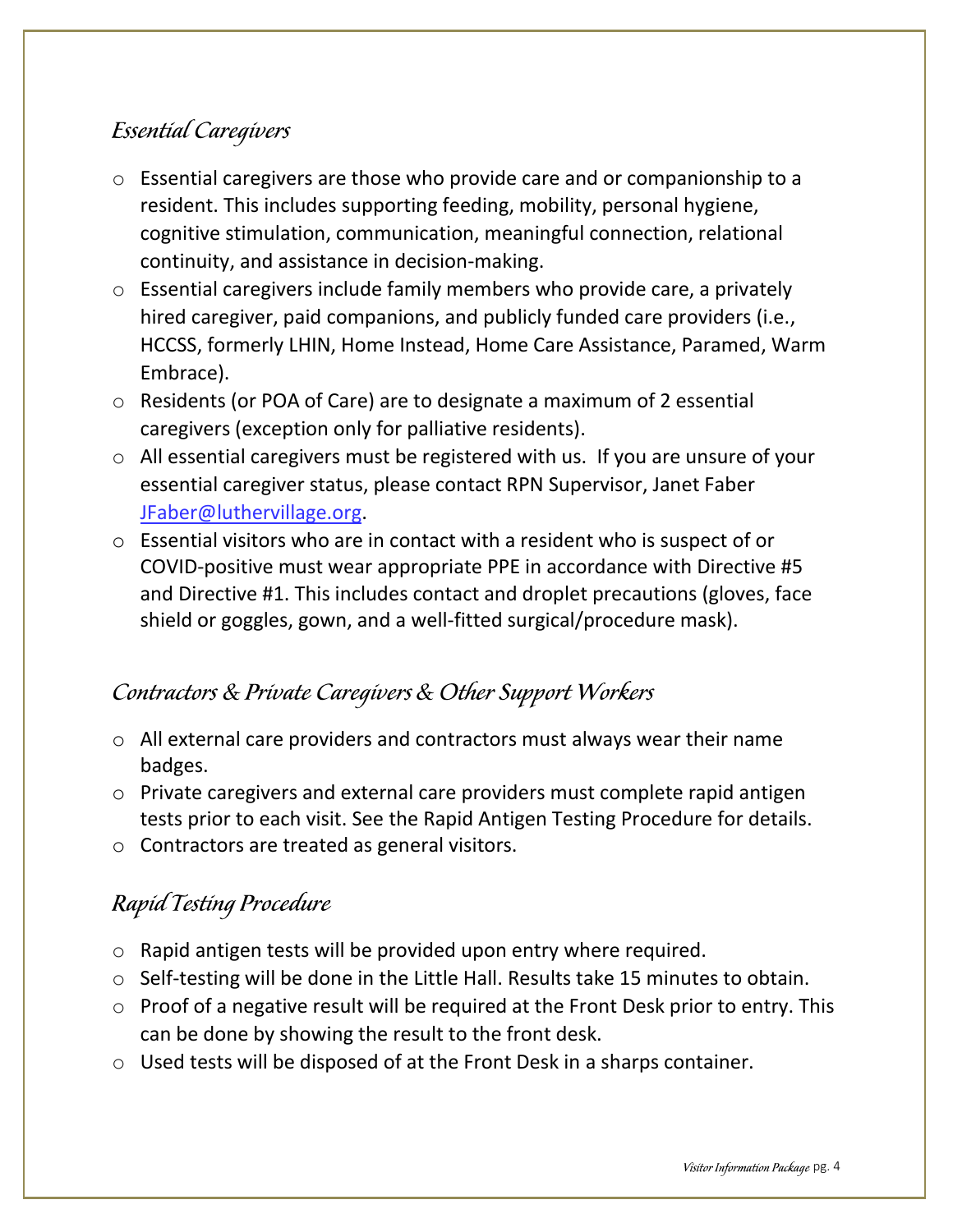- o Here is a helpful [video](https://can01.safelinks.protection.outlook.com/?url=https%3A%2F%2Fwww.youtube.com%2Fwatch%3Fv%3DHfCdS78Roc0&data=04%7C01%7Cmfislova%40luthervillage.org%7Cf372da0b72f14e21619b08d9c0098bcd%7C96797aa196d94f7382ec292b3db2fc0c%7C0%7C0%7C637751969494208297%7CUnknown%7CTWFpbGZsb3d8eyJWIjoiMC4wLjAwMDAiLCJQIjoiV2luMzIiLCJBTiI6Ik1haWwiLCJXVCI6Mn0%3D%7C3000&sdata=%2FmMPpctStGFur0%2BJI7Cb9jiLw%2BxCj8e%2Fkcw2WQqax7s%3D&reserved=0) and [written instructions](https://can01.safelinks.protection.outlook.com/?url=https%3A%2F%2Fcdn.shopify.com%2Fs%2Ffiles%2F1%2F0369%2F2052%2F4937%2Ffiles%2FEN_FR_COV-19C25_Rapid_Antigen_QRI.pdf%3Fv%3D1633630871&data=04%7C01%7Cmfislova%40luthervillage.org%7Cf372da0b72f14e21619b08d9c0098bcd%7C96797aa196d94f7382ec292b3db2fc0c%7C0%7C0%7C637751969494218282%7CUnknown%7CTWFpbGZsb3d8eyJWIjoiMC4wLjAwMDAiLCJQIjoiV2luMzIiLCJBTiI6Ik1haWwiLCJXVCI6Mn0%3D%7C3000&sdata=1P5Ery5yH7pC9ZrriQha%2FVzEwGaMk%2BnTJGscx3mqeu4%3D&reserved=0) on how to conduct a rapid antigen test.
- $\circ$  The [Ministry of](https://lutherwood.sharepoint.com/sites/LutherVillageonthePark-VillageLeadership/Shared%20Documents/Village%20Leadership/Outbreak%20Materials/COVID-19/Visitor%20Information%20Package/Ministry%20of%20Health%20COVID-19%20Guidance) Health also requires us to provide you with the Ministry of [Health COVID-19 Guidance:](https://lutherwood.sharepoint.com/sites/LutherVillageonthePark-VillageLeadership/Shared%20Documents/Village%20Leadership/Outbreak%20Materials/COVID-19/Visitor%20Information%20Package/Ministry%20of%20Health%20COVID-19%20Guidance) Considerations for Rapid Antigen Screening: COVID-19 Antigen POCT Guidance.

#### **Indoor Visits**

- o Visitors must always wear a mask during the visit. If the visit is indoors, a wellfitted surgical/procedure mask is required. Visitors are responsible for bringing their own masks. Children under two years of age are not required to wear a mask.
- o Physical distancing of two metres is required. An exception to the requirement for physical distancing has been updated to allow for residents to have brief physical contact with visitors (e.g., hugs).
- o Essential visitors are required to wear appropriate eye protection (e.g., goggles or face shield) when providing care within 2 metres of a resident who is in isolation (suspect or confirmed covid positive) or if the Sunshine Centre is in an outbreak. Please come prepared.

#### Outdoor Visits

- o Outdoor visits continue to be the safest and preferred method of visiting.
- $\circ$  If your loved one has significant mobility issues, staff may be able to assist with portering if requested in advance. This can be done by calling the nursing station or emailing Wendy Rowland, PSW Supervisor at [wrowland@luthervillage.org.](mailto:wrowland@luthervillage.org)

#### Symptom Reporting

o Visitors who develop symptoms consistent with COVID-19 within 14 days of visiting should be tested through Public Health and inform the Director of Resident Care immediately. This can be done via email at [mshelley@luthervillage.org.](mailto:mshelley@luthervillage.org)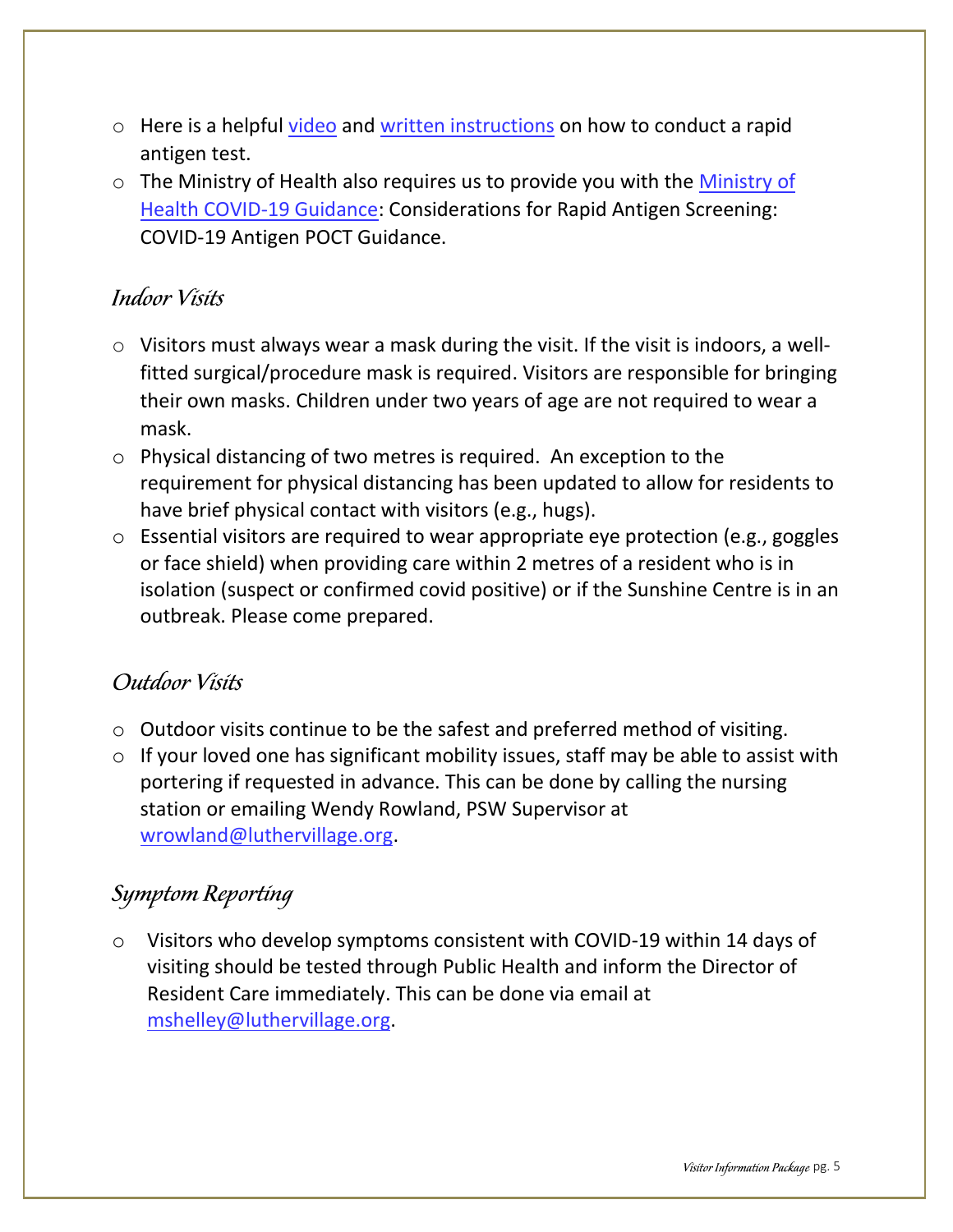#### Active Screening Protocols

- o Prior to each indoor or outdoor visit, you must:
	- Review this visitor information package.
	- Pass active screening every time you are on the premises or enter the building, and attest that you are not experiencing any of the symptoms of COVID-19.
	- Attest that you have reviewed the following PPE safety information at least once in the past month:

[Public Health Ontario's document entitled Recommended Steps:](https://www.publichealthontario.ca/-/media/documents/ncov/ipac/ppe-recommended-steps.pdf?la=en)  [Putting on Personal Protective Equipment \(PPE\)](https://www.publichealthontario.ca/-/media/documents/ncov/ipac/ppe-recommended-steps.pdf?la=en)

[Putting on Full Personal Protective Equipment](https://www.publichealthontario.ca/en/videos/ipac-fullppe-on)

[Taking off Full Personal Protective Equipment](https://www.publichealthontario.ca/en/videos/ipac-maskeyes-off) [How to Hand Wash](https://www.publichealthontario.ca/en/health-topics/infection-prevention-control/hand-hygiene/jcyh-videos)

o Upon arrival, all visitors will be actively screened. Active screening is repeated at each visit and includes a review of COVID-19 related symptoms and several attestations and the completion of a Visitor Screening Form.

**In the last 10 days, have you experienced any of these symptoms?**  Select "No" if all of these apply:

- Since your symptoms began, you tested negative for COVID-19 on one PCR test or rapid molecular test, or two rapid antigen tests taken 24 to 48 hours apart.
- You do not have fever, and
- Your symptoms have been improving for 24 hours (48 hours if you have nausea, vomiting, and/or diarrhea)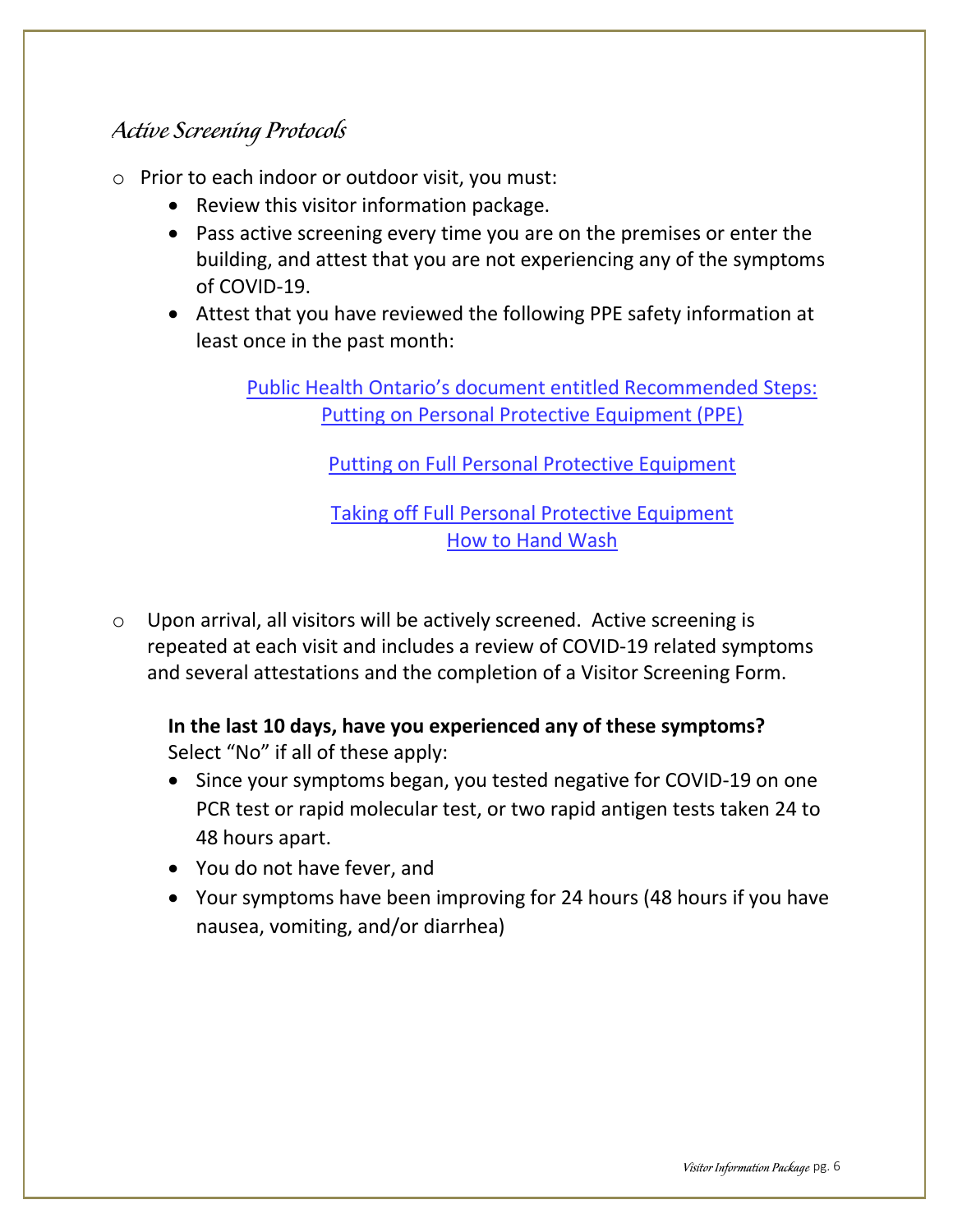| 1. Do you have one or more of | Yes                                             |
|-------------------------------|-------------------------------------------------|
| the following symptoms?       | <b>No</b><br>∩                                  |
|                               |                                                 |
|                               |                                                 |
| Fever and/or chills           | Temperature of 37.8 degrees Celsius/100         |
|                               | degrees Fahrenheit or higher                    |
| Cough or barking cough        | Not related to asthma, post-infectious          |
| (croup)                       | reactive airways, COPD, or other known          |
|                               |                                                 |
|                               | causes or conditions you already have.          |
| <b>Shortness of breath</b>    | Not related to asthma or other known causes     |
|                               | or conditions you already have.                 |
|                               |                                                 |
| Decrease or loss of smell or  | Not related to seasonal allergies, neurological |
| taste                         | disorders, or other known causes or             |
|                               | conditions you already have.                    |
| Muscle aches/joint pain       | Unusual long lasting (not related to a sudden   |
|                               | injury, fibromyalgia, or other knows causes or  |
|                               | conditions you already have)                    |
|                               |                                                 |
|                               | If you received a COVID-19 vaccination in the   |
|                               | last 48 hours and are experiencing mild         |
|                               | muscle aches/joint pain that only began after   |
|                               | vaccination, select "No".                       |
|                               |                                                 |
| <b>Fatigue</b>                | Unusual tiredness, lack of energy (not related  |
|                               | to depression, insomnia, thyroid dysfunction,   |
|                               | or other known causes or conditions you         |
|                               | already have)                                   |
|                               |                                                 |
|                               | If you received a COVID-19 and/or flu           |
|                               | vaccination in the last 48 hours and are        |
|                               | experiencing mild fatigue that only began       |
|                               | after vaccination, select "No".                 |
|                               |                                                 |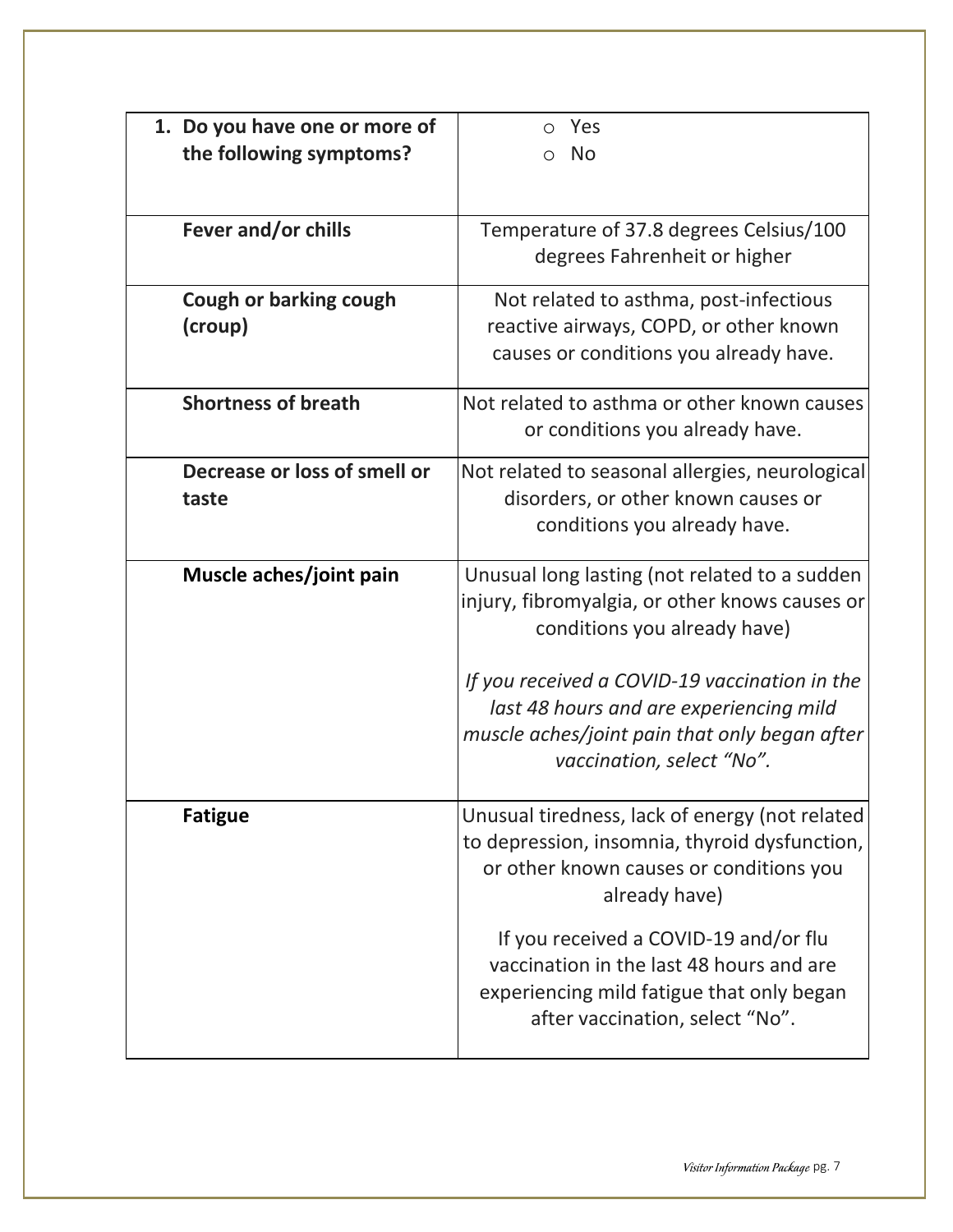| Sore throat                                                                                                                                                                                              | Painful or difficulty swallowing (not related to<br>post-nasal drip, acid reflux, or other known<br>causes or conditions you already have.                     |
|----------------------------------------------------------------------------------------------------------------------------------------------------------------------------------------------------------|----------------------------------------------------------------------------------------------------------------------------------------------------------------|
| <b>Runny or stuffy/congested</b><br>nose                                                                                                                                                                 | Not related to seasonal allergies, being<br>outside in cold weather, or other known<br>causes or conditions you already have                                   |
| <b>Headache</b>                                                                                                                                                                                          | New, unusual, long-lasting (not related to<br>tension-type headaches, chronic migraines, or<br>other known causes or conditions you already<br>have)           |
|                                                                                                                                                                                                          | If you received a COVID-19 and/or flu<br>vaccination in the last 48 hours and are<br>experiencing a headache that only began<br>after vaccination, select "No" |
| Nausea, vomiting and/or<br>diarrhea                                                                                                                                                                      | Not related to irritable bowel syndrome,<br>anxiety, menstrual cramps, or other known<br>causes or conditions you already have.                                |
| 2. In the last 14 days, have you<br>travelled outside of Canada<br>AND are currently required to<br>be in quarantine per the<br>federal quarantine<br>requirements?                                      | Yes<br><b>No</b>                                                                                                                                               |
| 3. Has a doctor, health care<br>provider, or public health unit<br>told you that you should<br>currently be isolating (staying<br>at home)?<br>This can be because of an<br>outbreak or contract tracing | Yes<br><b>No</b><br>$\bigcirc$                                                                                                                                 |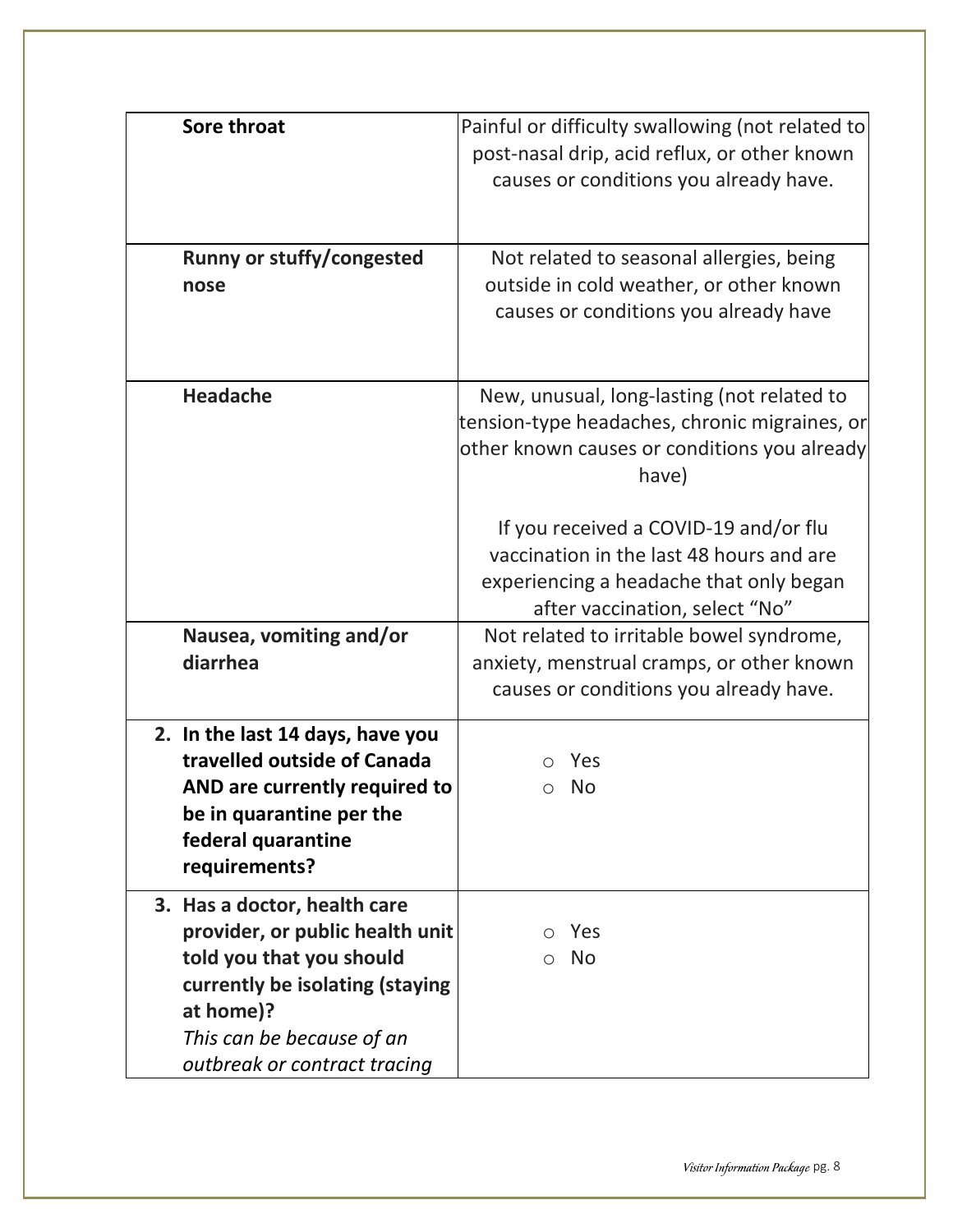| 4. In the last 10 days (regardless Select "No" if:<br>of whether you are currently<br>self-isolating or not), have<br>you been identified as a<br>"close contact" of someone<br>(regardless of whether you<br>live with them or not) who<br>has tested positive for COVID-<br>19 or have symptoms<br>consistent with COVID-19?                                                                                                                                                                                                                                                                                                                                              | You completed your isolation period after<br>testing positive for COVID-19 in the last 90<br>days (using a rapid antigen, rapid<br>molecular or PCR test); and/or<br>Your close contact is isolating because of<br>COVID-19 symptoms but has already<br>receive a negative PCR or rapid molecular<br>test, or two negative rapid antigen test,<br>24-48 hours apart.<br>$\circ$ Yes<br>No<br>$\circ$ |  |
|-----------------------------------------------------------------------------------------------------------------------------------------------------------------------------------------------------------------------------------------------------------------------------------------------------------------------------------------------------------------------------------------------------------------------------------------------------------------------------------------------------------------------------------------------------------------------------------------------------------------------------------------------------------------------------|------------------------------------------------------------------------------------------------------------------------------------------------------------------------------------------------------------------------------------------------------------------------------------------------------------------------------------------------------------------------------------------------------|--|
| 5. In the last 10 days (regardless<br>of whether you are currently<br>self-isolating or not), have<br>you tested positive for COVID-<br>19 including on a rapid<br>antigen test or a home-based<br>self-testing kit?                                                                                                                                                                                                                                                                                                                                                                                                                                                        | If you have since tested negative on a lab-<br>based PCR test, select "No.<br>o Yes<br><b>No</b><br>$\bigcirc$                                                                                                                                                                                                                                                                                       |  |
| Do any of the following apply?<br>6.<br>You live with someone who is currently isolating because of a positive<br><b>COVID-19 test</b><br>You live with someone who is currently isolating because of COVID-19<br>symptoms<br>You live with someone who is waiting for COVID-19 results<br>Select "No" if:<br>You completed your isolation period after testing positive for COVID-19 in<br>the last 90 days (using a rapid antigen, rapid molecular or PCR test); and/or<br>Your household member is isolating because of COVID-19 symptoms but has<br>already received a negative PCR or rapid molecular test, or two negative<br>rapid antigen tests, 24-48 hours apart. |                                                                                                                                                                                                                                                                                                                                                                                                      |  |
|                                                                                                                                                                                                                                                                                                                                                                                                                                                                                                                                                                                                                                                                             | Yes<br>◯<br><b>No</b><br>O                                                                                                                                                                                                                                                                                                                                                                           |  |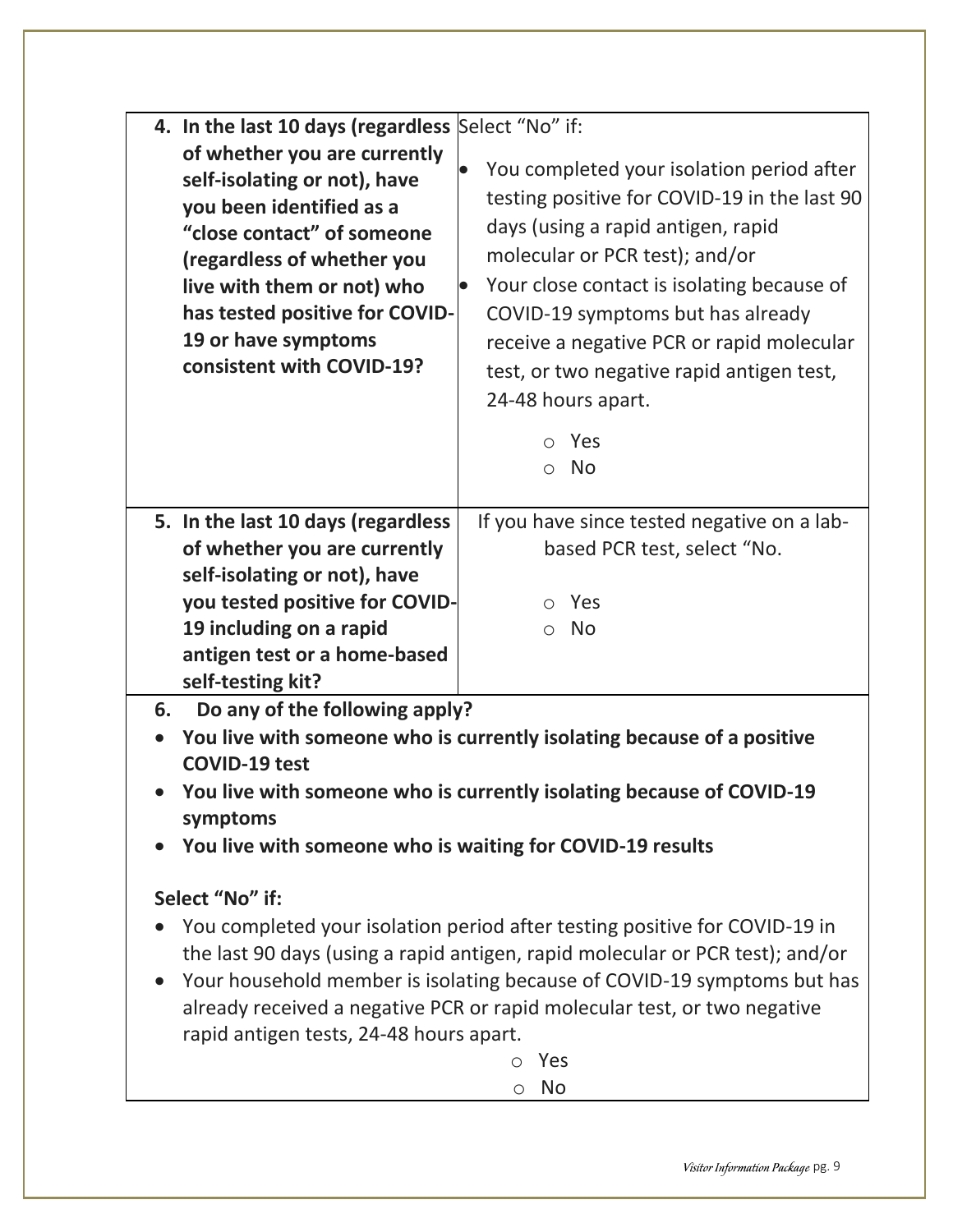**7. Visitors: I attest that I have reviewed the Visitor Information Package and required PPE safety information at least once in the past month.**

o Yes o No

You must answer **NO** to questions 1 through 6 (residents exempted) and **YES** to question 7 to pass screening and enter the Sunshine Centre.

## Respiratory Etiquette

It is important to help reduce the spread of illnesses by using proper respiratory etiquette. This means that instead of covering your mouth with your hands when coughing or sneezing, use your sleeve or a tissue. This reduces the number of germs on your hands, though it is still important to wash your hands after coughing and sneezing.

Respiratory etiquette must be practiced during all visits to reduce the risk of COVID-19 transmission.

Following these steps is important:

- 1. Cover your mouth and nose when you cough, sneeze, or blow your nose.
- 2. Put used tissue in the garbage.
- 3. If you do not have a tissue, cough, or sneeze into your sleeve, not in your hand.
- 4. Clean your hands with soap and water or hand sanitizer.

## Hand Hygiene

Prior to beginning each visit with a resident, visitors must perform hand hygiene. Additionally, any time your hands become soiled for any reason during the visit, you must perform hand hygiene. Wash or sanitize your hands at the end of the visit as well.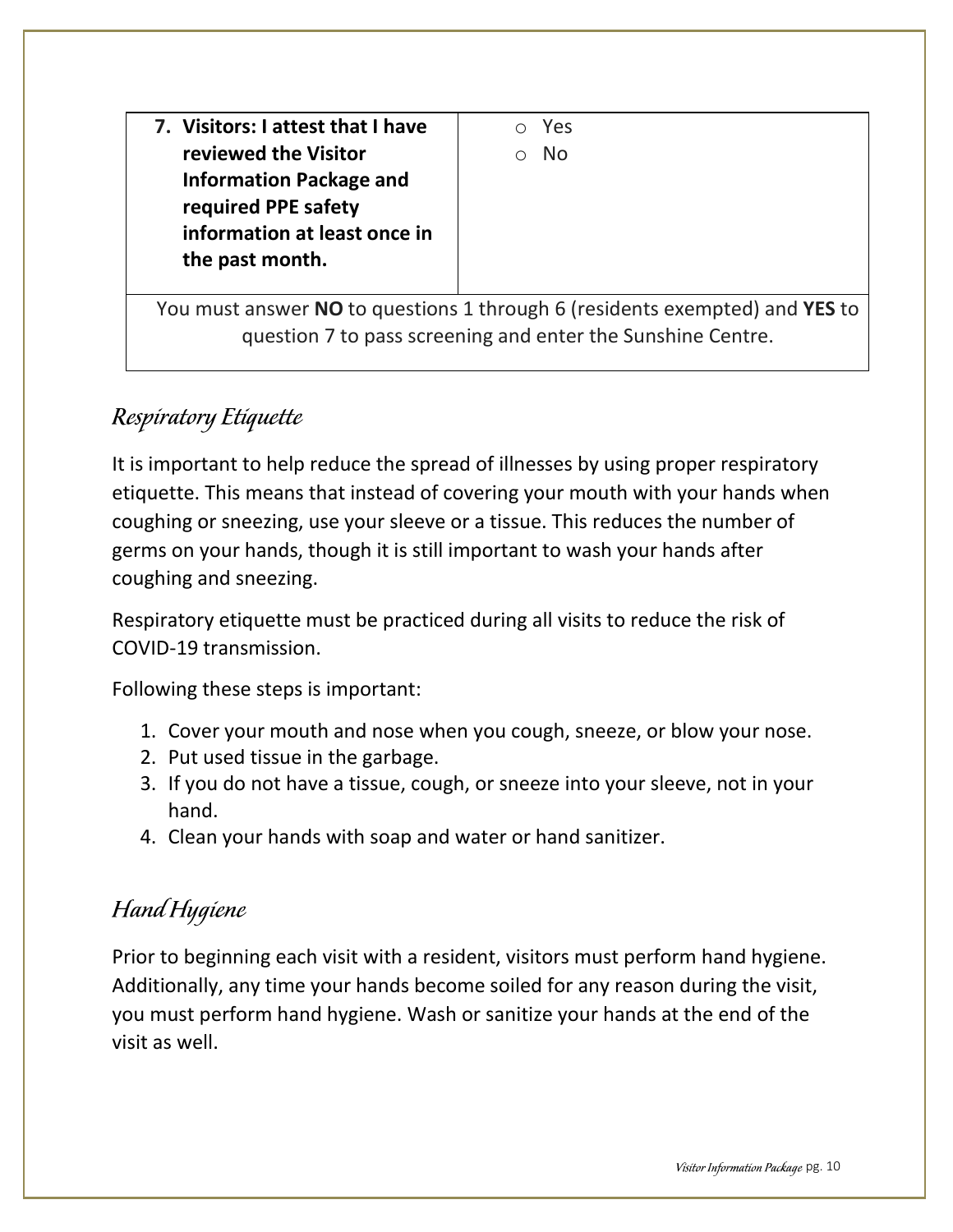Hand hygiene relates to the removal of visible soil and removal or killing of transient microorganisms from the hands.

Keeping your hands clean through good hygiene practice is one of the most important steps to avoid getting sick and spreading germs to others. Touching your eyes, nose, or mouth without cleaning your hands or sneezing or coughing into your hands may provide an opportunity for germs to get into your body.

Handwashing with soap and running water, as opposed to using hand sanitizer, must be done when hands are visibly soiled. Hand hygiene with soap and water – done correctly – removes organisms.

Follow these steps for hand washing: (hand wash for at least 15 seconds)

- 1. Wet hands with warm water.
- 2. Apply soap.
- 3. Lather soap and rub between fingers, back of hands, fingertips, under nails.
- 4. Rinse thoroughly under running water.
- 5. Dry hands well with paper towel.
- 6. Turn taps off with paper towel.

Hand sanitizers are very useful when soap and water are not available. When your hands are not visibly dirty, a 70-90% alcohol-based hand sanitizer/rub should be used. It has been shown to be more effective than washing with soap (even using an antimicrobial soap) and water when hands are not visibly soiled.

Hand hygiene with alcohol-based hand sanitizer – correctly applied – kills organisms in seconds.

It is important when using an alcohol-based hand sanitizer to apply sufficient product such that it will remain in contact with the hands for a minimum of 15 seconds before the product becomes dry.

Follow these steps for sanitizing your hands: (rub hands for at least 15 seconds)

- 1. Apply 1-2 pumps of product to palms of dry hands.
- 2. Rub hands together, palm to palm, between and around fingers, back of hands, fingertips, under nails.
- 3. Rub hands until product is dry. Do not use paper towels.
- 4. Once dry, your hands are clean.